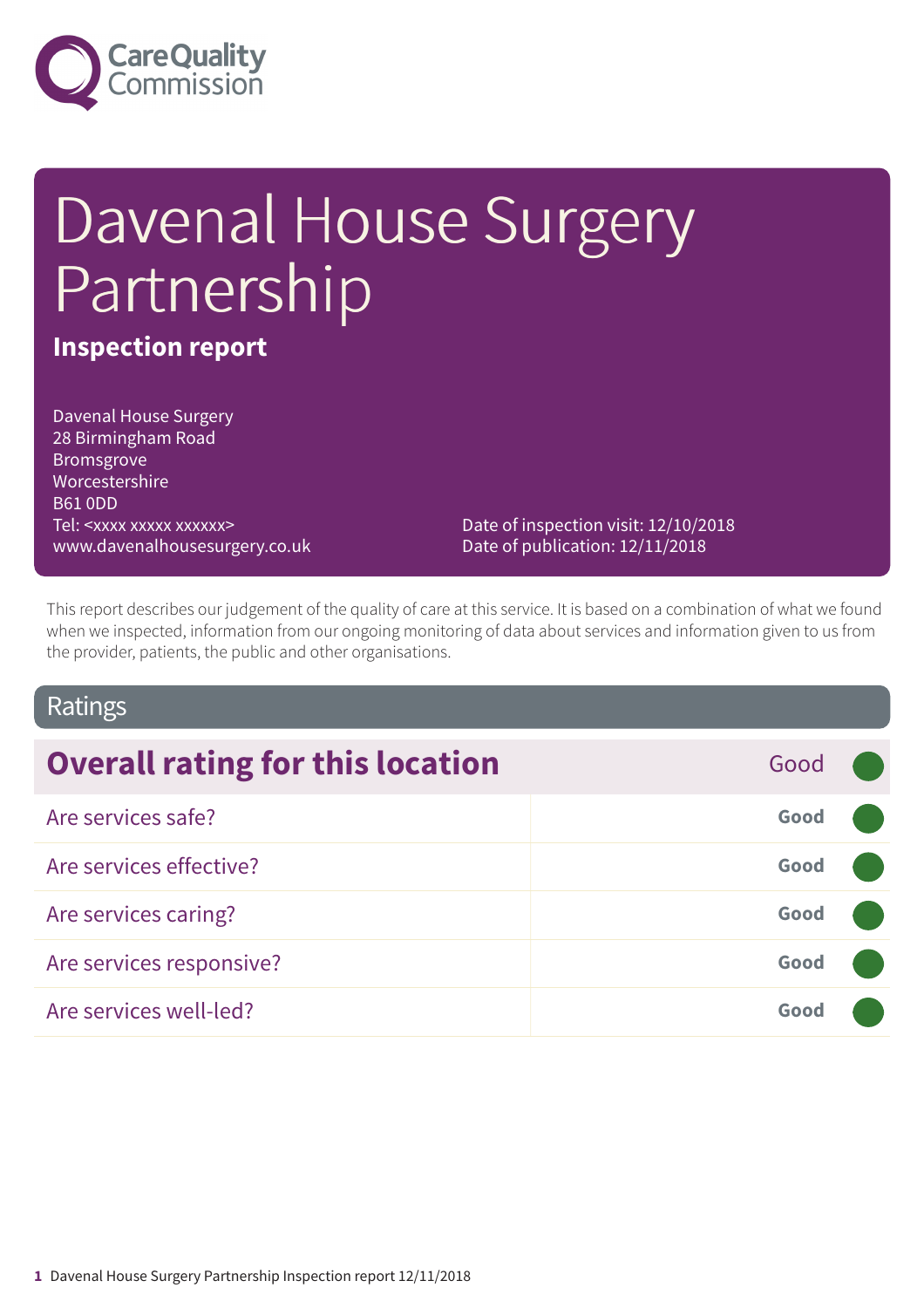# Overall summary

**This practice is rated as Good overall.** (Previous rating 25/11/2014– Good)

The key questions at this inspection are rated as:

Are services safe? – Good

Are services effective? – Good

Are services caring? – Good

Are services responsive? – Good

Are services well-led? - Good

We carried out an announced inspection at Davenal House Surgery on 12 October 2018 as part of our inspection programme.

At this inspection we found:

•The practice had clear systems to manage risk so that safety incidents were less likely to happen. When incidents did happen, the practice learned from them and improved their processes.

•The practice routinely reviewed the effectiveness and appropriateness of the care it provided. It ensured that care and treatment was delivered according to evidence-based guidelines.

•Staff involved and treated patients with compassion, kindness, dignity and respect. We received positive comments from patients who had completed CQC comment cards.

•Patients found the appointment system easy to use and reported that they were able to access care when they needed it. Patients were positive about having telephone access to GPs.

•One of the practice nurses carried out home visits to elderly housebound patients and visited them if they had falls or when they had been discharged from hospital.

•There was a strong focus on continuous learning and improvement at all levels of the organisation. The trainees at the practice gave positive feedback about the support and training they have received.

•The practice was recently given an award from the Deanery for the high quality support offered to trainees.

•The practice had developed innovative ways of using the IT system in order to respond to patients' needs.

There were a few areas where the practice should make improvements:

•Ensure all staff are aware who the safeguarding lead is.

•Ensure all members of staff have received annual appraisals.

•Record near misses at the dispensary and ensure the date on which medicines are checked is recorded in the dispensary as this was not always formalised.

•Ensure the door of the dispensary is kept locked at all times.

**Professor Steve Field** CBE FRCP FFPH FRCGP

Chief Inspector of General Practice

#### **Please refer to the detailed report and the evidence tables for further information.**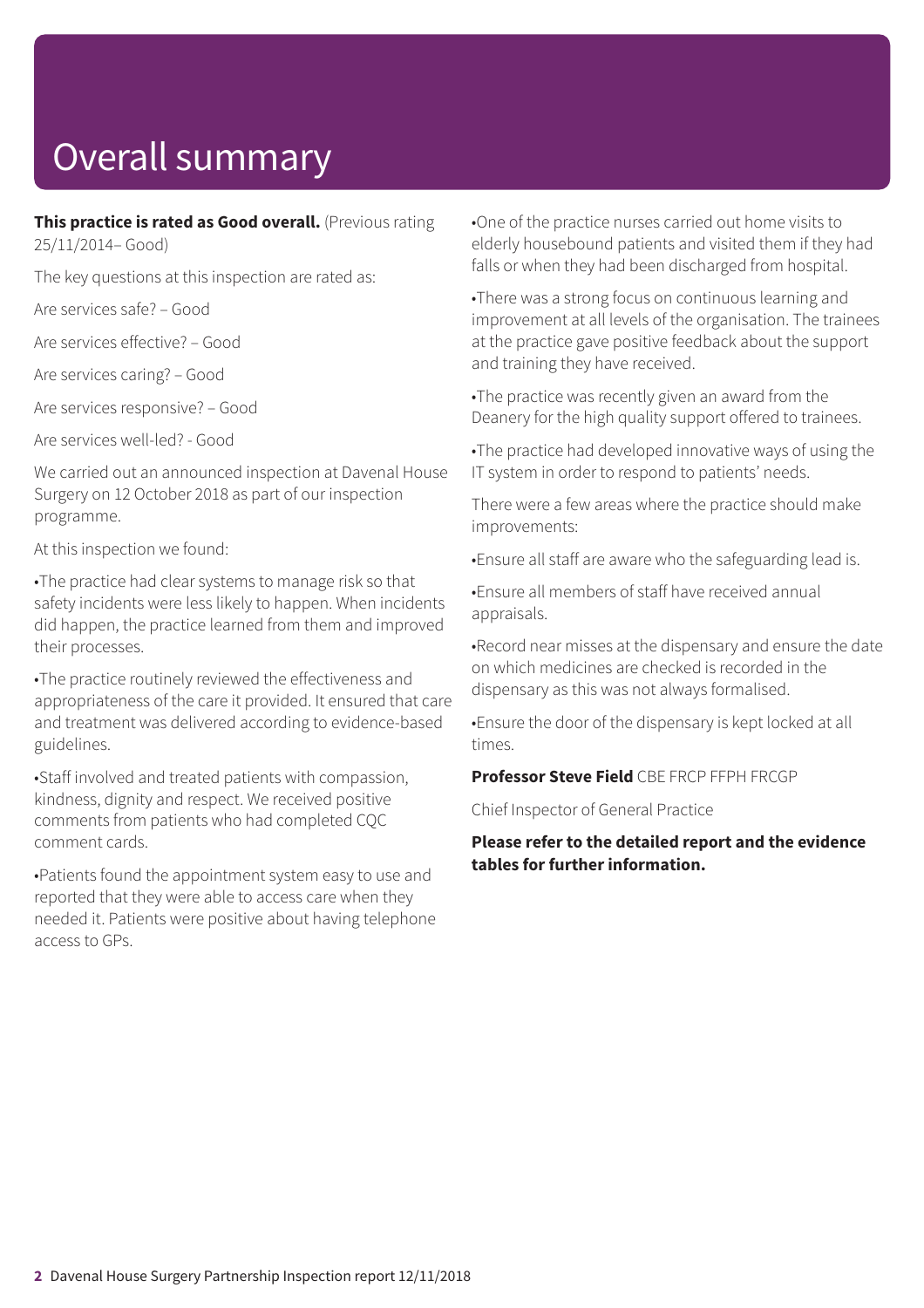### Population group ratings

| <b>Older people</b>                                                        | Good |  |
|----------------------------------------------------------------------------|------|--|
| <b>People with long-term conditions</b>                                    | Good |  |
| <b>Families, children and young people</b>                                 | Good |  |
| Working age people (including those recently retired and<br>students)      | Good |  |
| People whose circumstances may make them vulnerable                        | Good |  |
| People experiencing poor mental health (including people<br>with dementia) | Good |  |

### Our inspection team

Our inspection team was led by a Care Quality Commission (CQC) lead inspector. The team included a GP specialist adviser and a pharmacist adviser.

### Background to Davenal House Surgery Partnership

Davenal House Surgery Partnership provides primary care services for patients in Bromsgrove and the surrounding area. It has a General Medical Services (GMS) contract. This is a contract between NHS England and general practices for delivering general medical services and is the commonest form of GP contract. The service is responsible for providing primary care for 8,614 patients. It is located in a semi-rural area with a large elderly population. The practice has low levels of deprivation.

The practice has five GP partners (three male and two female), three salaried GPs (all male), a practice manager, a clinical services manager, a nursing team, healthcare assistant, pharmacist along with receptionists and other staff who provide administrative support.

Davenal House Surgery Partnership is an approved training practice for trainee GPs. A trainee GP is a qualified doctor who is training to become a GP through a period of working and training in a practice. There were two trainee GPs working at the practice at the time of our inspection.

The practice is able to provide pharmaceutical services to those patients on the practice list who live more than one mile (1.6km) from their nearest pharmacy premises. We visited the branch site at Stoke Prior as part of the inspection in order to look at the dispensary. Patients are able to book appointments at either the main practice or the branch site.

Davenal House Surgery Partnership provides a range of NHS services including blood testing, chiropody, physiotherapy and anti-coagulant testing. Bereavement and mental health counselling sessions were also held there.

The practice does not provide an out of hours service to their own patients. Patients are provided with information about the local out of hours service which they can access by using the NHS 111 phone number.

Please see the evidence table for details of the opening hours and extended hours provision.

Information about the practice website is available to download from their website: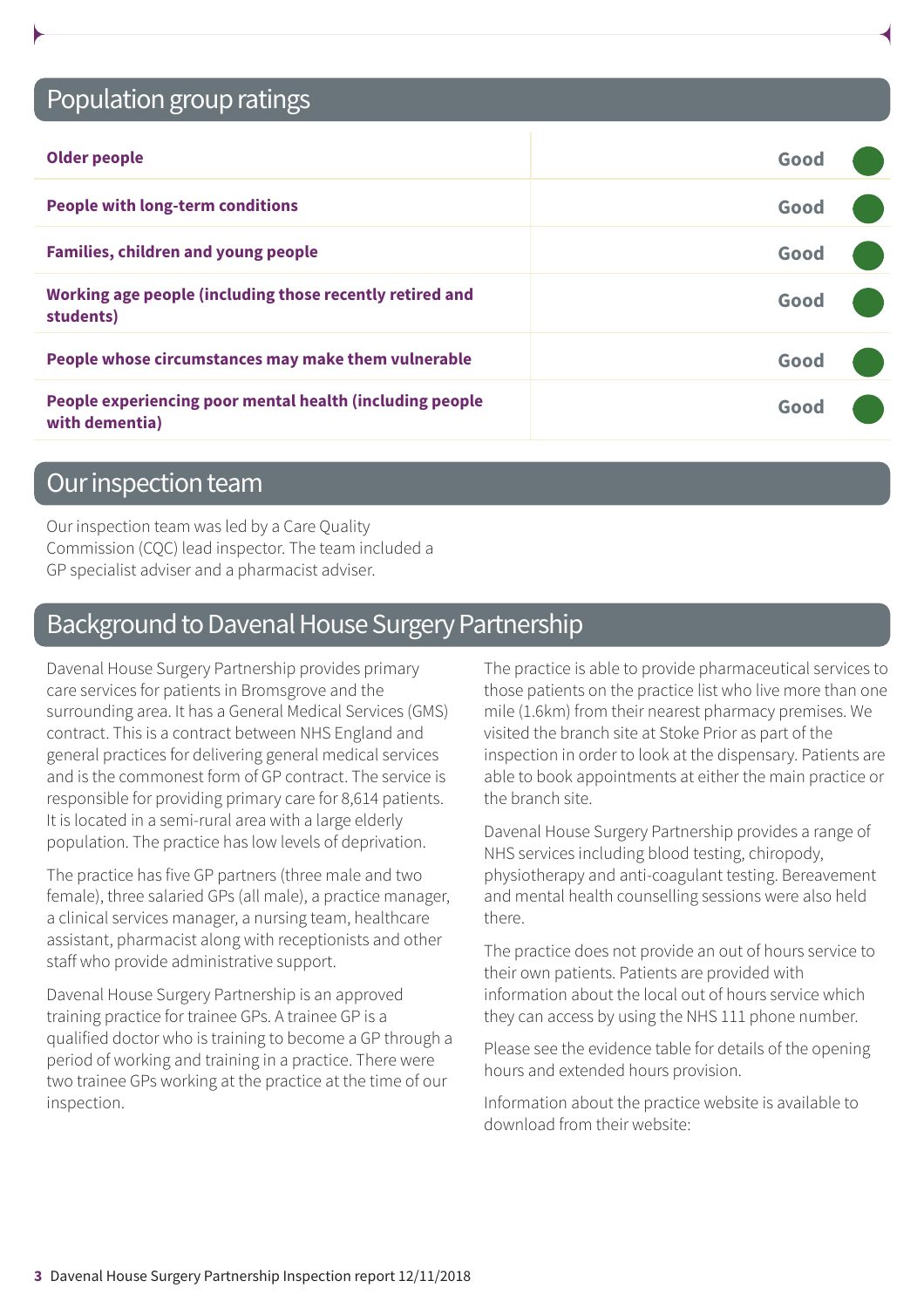# Are services safe?

#### **We rated the practice as good for providing safe services.**

#### **Safety systems and processes**

The practice had clear systems to keep patients safe and safeguarded from abuse.

•The practice had appropriate systems to safeguard children and vulnerable adults from abuse. All staff received up-to-date safeguarding and safety training appropriate to their role. They knew how to identify and report concerns. Some staff we spoke with were unable to name the practice's safeguarding lead. We were assured this would be reiterated to staff following the inspection. Staff were able to explain how they would respond to safeguarding concerns appropriately. Learning from safeguarding incidents was available to staff. Staff who acted as chaperones were trained for their role and had received a Disclosure and Barring Service (DBS) check. (DBS checks identify whether a person has a criminal record or is on an official list of people barred from working in roles where they may have contact with children or adults who may be vulnerable.)

•The practice had weekly clinical meetings. Other professionals were invited to these meetings such as dementia advisors, deaf awareness representatives, local psychologists as well as District Nurses, Clinical Nurse Specialists, clinical commissioning group (CCG) representatives, and students attached to various roles.

•Staff took steps, including working with other agencies, to protect patients from abuse, neglect, discrimination and breaches of their dignity and respect.

•The practice carried out appropriate staff checks at the time of recruitment and on an ongoing basis.

•There was an effective system to manage infection prevention and control. We did find some curtains had not been changed within the recommended timescales at the branch surgery. The curtains we did see during the inspection were visibly clean. The practice rectified this after the inspection.

•The practice had arrangements to ensure that facilities and equipment were safe and in good working order.

•Arrangements for managing waste and clinical specimens kept people safe.

There were adequate systems to assess, monitor and manage risks to patient safety.

•Arrangements were in place for planning and monitoring the number and mix of staff needed to meet patients' needs, including planning for holidays, sickness, busy periods and epidemics.

•There was an effective induction system for temporary staff tailored to their role.

•The practice was equipped to deal with medical emergencies and staff were suitably trained in emergency procedures.

•Staff understood their responsibilities to manage emergencies on the premises and to recognise those in need of urgent medical attention. Clinicians knew how to identify and manage patients with severe infections including sepsis.

•When there were changes to services or staff the practice assessed and monitored the impact on safety.

#### **Information to deliver safe care and treatment**

Staff had the information they needed to deliver safe care and treatment to patients.

•The care records we saw showed that information needed to deliver safe care and treatment was available to staff.

•The practice had systems for sharing information with staff and other agencies to enable them to deliver safe care and treatment.

•Clinicians made timely referrals in line with protocols.

#### **Appropriate and safe use of medicines**

The practice had reliable systems for appropriate and safe handling of medicines.

•The systems for managing and storing medicines, including vaccines, medical gases, emergency medicines and equipment, minimised risks.

•Staff prescribed and administered or supplied medicines to patients and gave advice on medicines in line with current national guidance. The practice had reviewed its antibiotic prescribing and taken action to support good antimicrobial stewardship in line with local and national guidance.

#### **Risks to patients**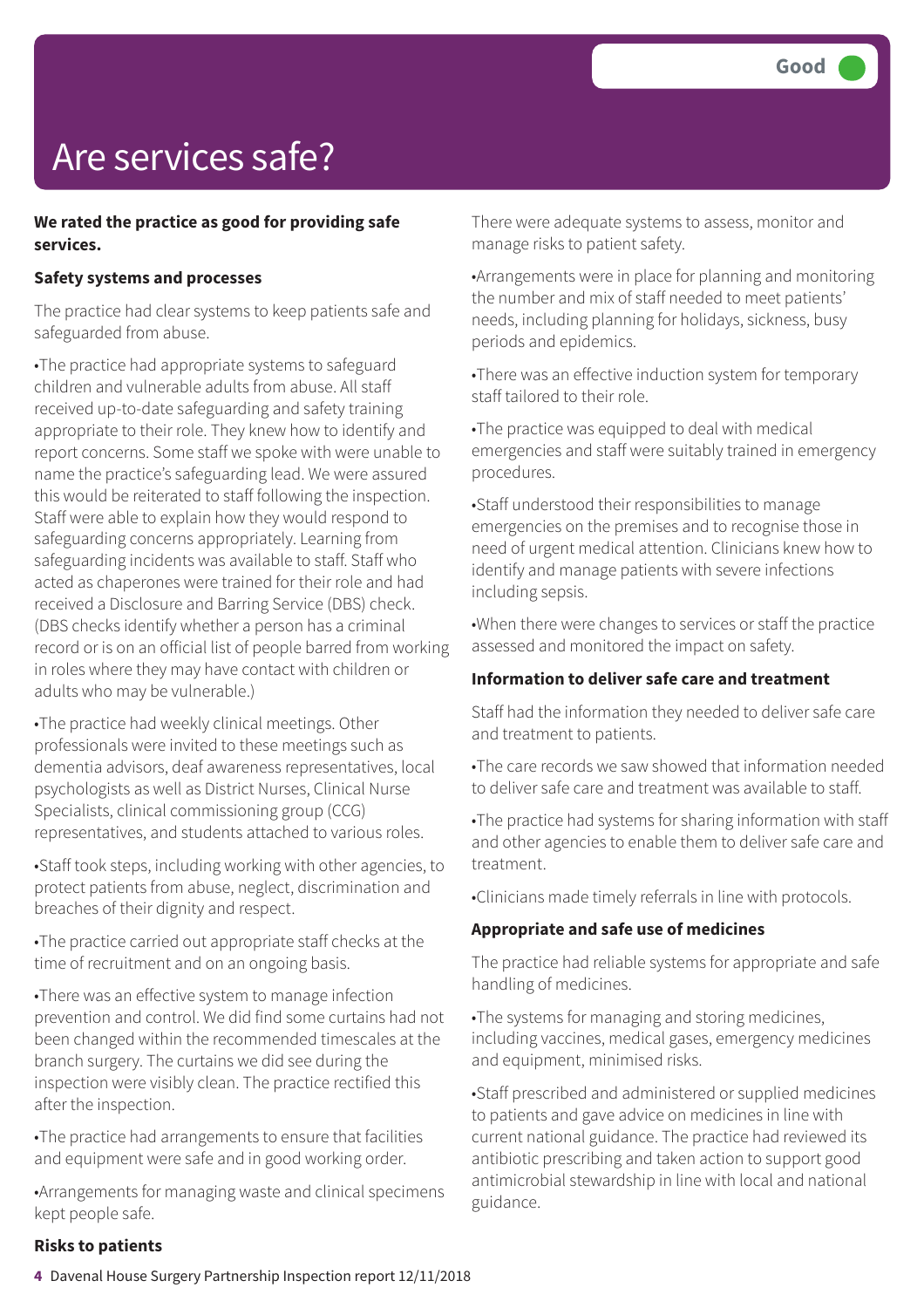### Are services safe?

•Clinical staff used mobile telephones with access to medical record details for home visits so that records could be updated during the visits.

•Patients' health was monitored in relation to the use of medicines and followed up on appropriately. Patients were involved in regular reviews of their medicines.

•The dispensary was in the branch practice and was clearly signed. We noted that the dispensary was secure and not accessible to patients.

•Standard Operating Procedures (SOPs) were available and these covered all processes in the dispensary. They were reviewed annually and we saw evidence that staff had read and understood them.

•Repeat prescriptions could be ordered online, in person or on the telephone and were processed in line with current guidelines.

•Repeat prescriptions were produced and signed in accordance with Schedule 6 of the NHS (Pharmaceutical and Local Pharmaceutical Services) Regulations 2013 and paragraph 39(3) of Schedule 6 to the GMS Regulations.

•Dispensary fridge temperatures were monitored daily. The maximum and minimum temperatures of the fridge were measured and recorded.

•Expiry dates of medicines in the dispensary were checked but this was not always recorded.

•The practice carried out Dispensing Reviews of the Use of Medicines (DRUMS). These were carried out by the GPs.

•One of the GP partners was named as responsible for the dispensary.

•Blank prescriptions were kept securely in the dispensary. The serial numbers of the prescriptions were recorded by the dispensary team. We did note that the dispensary door was not always locked.

•GPs and nurses had printers in their rooms. At the main practice the trays were removed at night and stored in locked cupboards but at the branch surgery this was not happening. This was changed straight after the inspection.

•Controlled Drugs (CDs) were stored securely in a Controlled Drugs cabinet. The key to this was kept securely. Receipt, dispensing and disposal of the CDs were recorded in a CD register and a running balance was kept. We noted that balances and expiry dates were checked on a monthly basis.

•Dispensary staff knew whom to contact if there were problems with CDs or if they had to be disposed.

•Repeat prescriptions for CDs were signed before they were dispensed to patients.

•The SOP for the ordering, receipt, dispensing, supply and disposal of CDs was available in the dispensary for staff to refer to if required.

•Staff we spoke with confirmed they knew whom to contact if they had an issue with any controlled drugs.

•The dispensary team recorded significant events but did not record near misses. They told us that they would record near misses following our inspection.

#### **Track record on safety**

The practice had a good track record on safety.

•There were comprehensive risk assessments in relation to safety issues.

•The practice monitored and reviewed safety using information from a range of sources.

#### **Lessons learned and improvements made**

The practice learned and made improvements when things went wrong.

•Staff understood their duty to raise concerns and report incidents and near misses. Leaders and managers supported them when they did so.

•There were adequate systems for reviewing and investigating when things went wrong. The practice learned and shared lessons, identified themes and took action to improve safety in the practice.

•The practice acted on and learned from external safety events as well as patient and medicine safety alerts.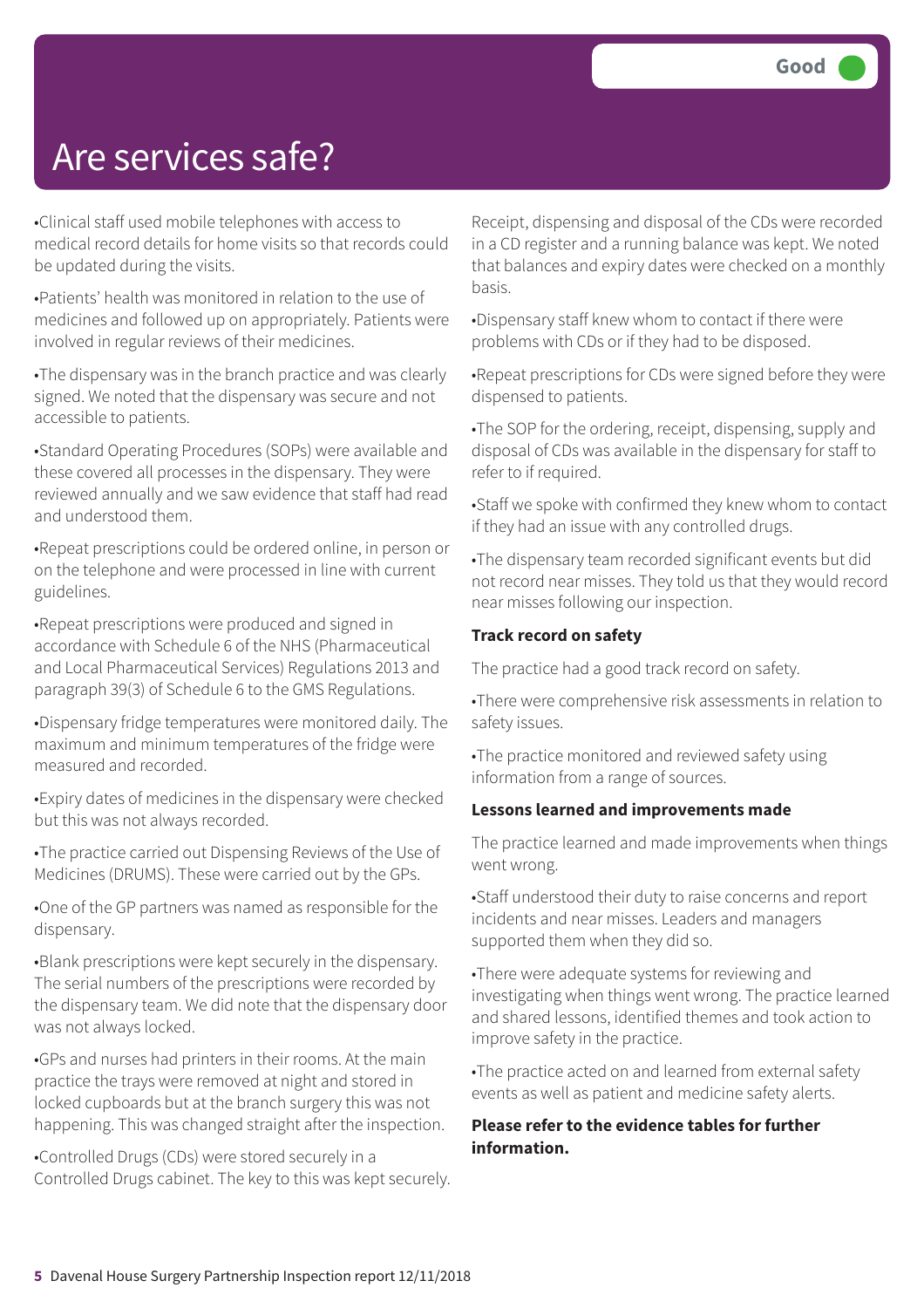# Are services effective?

#### **We rated the practice and all of the population groups as good for providing effective services.**

#### **Effective needs assessment, care and treatment**

The practice had systems to keep clinicians up to date with current evidence-based practice. We saw that clinicians assessed needs and delivered care and treatment in line with current legislation, standards and guidance supported by clear clinical pathways and protocols.

•Patients' immediate and ongoing needs were fully assessed. This included their clinical needs and their mental and physical wellbeing.

•The practice had well-maintained computer searches and registers to ensure that the recall system was effective.

•We saw no evidence of discrimination when making care and treatment decisions.

•Staff advised patients what to do if their condition got worse and where to seek further help and support.

Older people:

•The practice held age registers to determine which patients were eligible for NHS health-checks. The practice referred to the register to determine patients who were eligible for the shingles vaccines.

•The practice had carried out 131 health checks for patients over the age of 75. In addition to this 630 patients on the register of patients aged over 75 had received long-term condition health checks. 1032 patients were eligible for over 75 health checks.

•The practice followed up on patients discharged from hospital. It ensured that their care plans and prescriptions were updated to reflect any extra or changed needs.

#### **People with long-term conditions:**

•Patients with long-term conditions had a structured annual review to check their health and medicines needs were being met. For patients with the most complex needs, the GP and one of the nurse prescribers worked with other health and care professionals to deliver a coordinated package of care.

•Staff who were responsible for reviews of patients with long term conditions had received specific training.

•GPs and one of the nurse prescribers followed up patients who had received treatment in hospital or through out of hours services for an acute exacerbation of asthma.

•Adults with newly diagnosed cardiovascular disease were offered statins for secondary prevention. Patients with atrial fibrillation were assessed for stroke risk and treated as appropriate. One of the GPs had developed the IT systems at the practice to ensure all the GPs were directed to current guidelines for long-term conditions.

•The practice was able to demonstrate how it identified patients with commonly undiagnosed conditions, for example diabetes, chronic obstructive pulmonary disease (COPD), atrial fibrillation and hypertension.

•The practice's performance on quality indicators for long term conditions was in line with local and national averages.

•Last year 3906 patients were eligible for the flu vaccine. 2615 of these patients received their flu vaccine at the practice and 204 were given by pharmacies. 384 patients had declined the flu vaccine in the last year.

Families, children and young people:

•Baby clinics were held each week at the practice. Post-natal checks for mums were carried out at the same time. These clinics were led by a practice nurse and a GP was always available to advise as required.

•The practice had arrangements for following up failed attendance of children's appointments following an appointment in secondary care or for immunisation.

Working age people (including those recently retired and students):

•The practice's uptake for cervical screening was 75%, which was below the 80% coverage target for the national screening programme. In order to try to improve uptake the practice was sending out reminders if patients did not attend for screening. The practice shared the number of screening tests that had been carried out in the last 12 months and this had improved.

•The practice's uptake for breast and bowel cancer screening was in line with the national average.

•The practice had systems to inform eligible patients to have the meningitis vaccine, for example before attending university for the first time.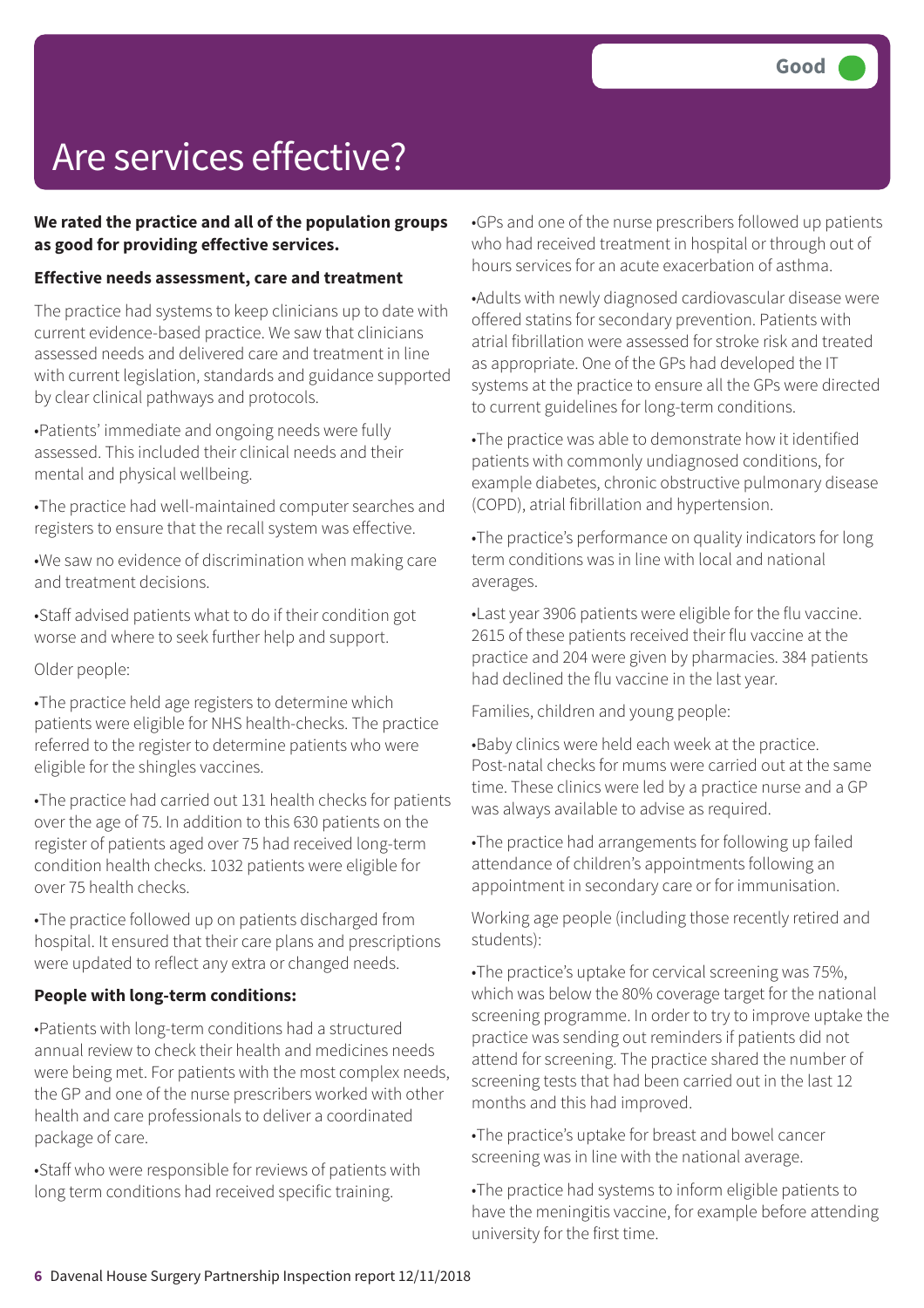### Are services effective?

•Patients had access to appropriate health assessments and checks including NHS checks for patients aged 40-74. In the last year the practice had carried out 521 NHS health checks. 2019 patients were eligible for NHS health checks. There was appropriate follow-up on the outcome of health assessments and checks where abnormalities or risk factors were identified.

•The practice had travel clinics to provide vaccinations to patients before they went abroad.

People whose circumstances make them vulnerable:

•The practice held a number of different registers. This included those patients who had experienced domestic violence, when safeguarding concerns were raised (for both adults and children), carers in the community and palliative care patients in order to offer additional support.

•End of life care was delivered in a coordinated way which took into account the needs of those whose circumstances may make them vulnerable.

People experiencing poor mental health (including people with dementia):

•Registers were held for patients experiencing poor mental health and patients with dementia. There were 178 patients on the dementia register and 127 of these patients had received a health check in the last year.

•The practice assessed and monitored the physical health of people with mental illness, severe mental illness, and personality disorder by providing access to health checks, interventions for physical activity, obesity, diabetes, heart disease, cancer and access to 'stop smoking' services. There was a system for following up patients who failed to attend for administration of long term medicines.

•When patients were assessed to be at risk of suicide or self-harm the practice had arrangements in place to help them to remain safe.

#### **Monitoring care and treatment**

The practice had a comprehensive programme of quality improvement activity and routinely reviewed the effectiveness and appropriateness of the care provided. Where appropriate, clinicians took part in local and national improvement initiatives.

•QOF results were higher than CCG and national averages. The practice had scored 558 out of 559 which was higher than the CCG average of 550 and the national average of 539.

•Exception reporting was higher than average for asthma. Patients can be exception-reported from individual indicators for various reasons, for example if they do not attend appointments or where the treatment is judged to be inappropriate by the GP (such as medicine which cannot be prescribed due to side-effects). They can also be exception reported if they decline treatment or investigations. Patients who are newly registered or diagnosed are automatically exception reported. The practice has been trying to improve in this area by offering telephone consultations and will be offering online consultations in order to improve uptake for asthma reviews. The practice performed an audit around the cost-effective prescribing of asthma inhalers following a Clinical Commissioning Group (CCG) initiative. In particular, patients on a specific inhaler were assessed for suitability and switched to a different inhaler if this was appropriate. Therefore, the exception reporting was higher in this area. Our GP adviser was satisfied that exceptions reported for asthma were clinically appropriate.

•The practice used information about care and treatment to make improvements.

•The practice was actively involved in quality improvement activity. Where appropriate, clinicians took part in local and national improvement initiatives. For example, the practice had carried out a number of clinical audits. Please see the evidence table for more details.

#### **Effective staffing**

Staff had the skills, knowledge and experience to carry out their roles.

•Staff had appropriate knowledge for their role, for example, to carry out reviews for people with long term conditions, older people and people requiring contraceptive reviews.

•Staff whose role included immunisation and taking samples for the cervical screening programme had received specific training and could demonstrate how they stayed up to date.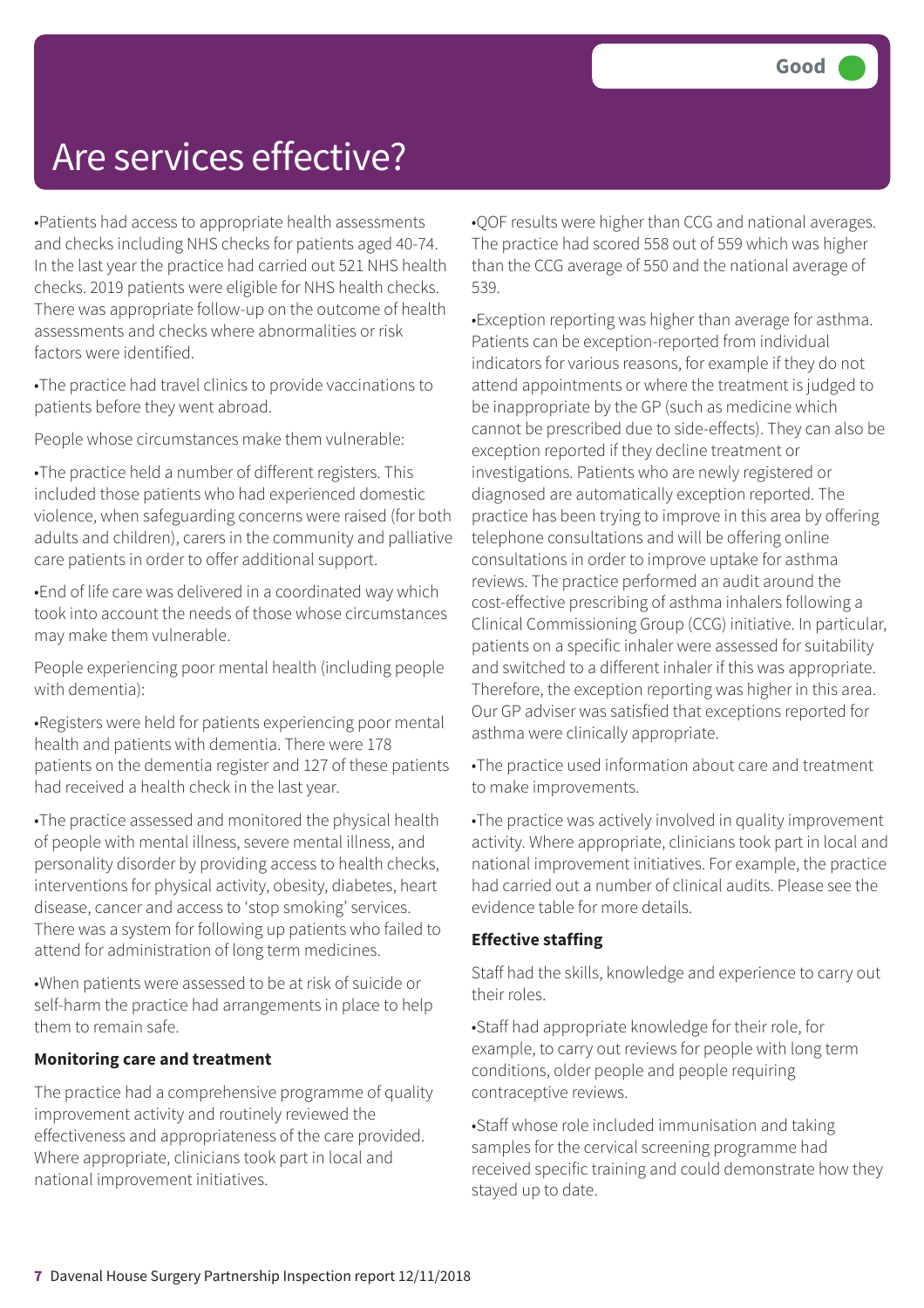### Are services effective?

•The practice understood the learning needs of staff and provided protected time and training to meet them. Up to date records of skills, qualifications and training were maintained. Staff were encouraged and given opportunities to develop.

•The practice provided staff with ongoing support. There was an induction programme for new staff. This included one to one meetings, appraisals, coaching and mentoring, clinical supervision and revalidation. We saw evidence of a comprehensive induction checklist to ensure all areas were shown to new starters.

•The practice was a training practice and provided training to GP registrars who were training to be GPs. They had a comprehensive GP registrar induction checklist to ensure continued understanding.

•The GP trainees gave positive feedback about the level of support they have received from the practice.

•The practice was recently given an award from the Deanery for the high quality support offered to trainees.

•There was a clear approach for supporting and managing staff when their performance was poor or variable.

•Dispensary staff were appropriately qualified and their competence was assessed regularly. They could demonstrate how they kept up to date.

Coordinating care and treatment

Staff worked together and with other health and social care professionals to deliver effective care and treatment.

•We saw records that showed that all appropriate staff, including those in different teams and organisations, were involved in assessing, planning and delivering care and treatment.

•The practice shared clear and accurate information with relevant professionals when discussing care delivery for people with long term conditions and when coordinating healthcare for care home residents. They shared information with, and liaised with, community services, social services and carers for housebound patients and with health visitors and community services for children who have relocated into the local area.

•The practice had three nurse prescribers and they also had a clinical pharmacist. Patients were followed up on when

they moved between services, when they were referred, or after they were discharged from hospital. One of the nurses visited patients in their homes. The practice worked with patients to develop personal care plans that were shared with relevant agencies.

•The practice ensured that end of life care was delivered in a coordinated way which took into account the needs of different patients, including those who may be vulnerable because of their circumstances.

#### **Helping patients to live healthier lives**

Staff were consistent and proactive in helping patients to live healthier lives.

•The practice identified patients who may be in need of extra support and directed them to relevant services. This included patients in the last 12 months of their lives, patients at risk of developing a long-term condition and carers.

•Staff encouraged and supported patients to be involved in monitoring and managing their own health, for example through social prescribing schemes.

•Staff discussed changes to care or treatment with patients and their carers as necessary.

•The practice supported national priorities and initiatives to improve the population's health, for example, stop smoking campaigns, tackling obesity.

#### **Consent to care and treatment**

The practice obtained consent to care and treatment in line with legislation and guidance.

•Clinicians understood the requirements of legislation and guidance when considering consent and decision making.

•We saw examples of consent forms for example for injections and when contraceptive coils were fitted.

•Clinicians supported patients to make decisions. Where appropriate, they assessed and recorded a patient's mental capacity to make a decision.

•The practice monitored the process for seeking consent appropriately.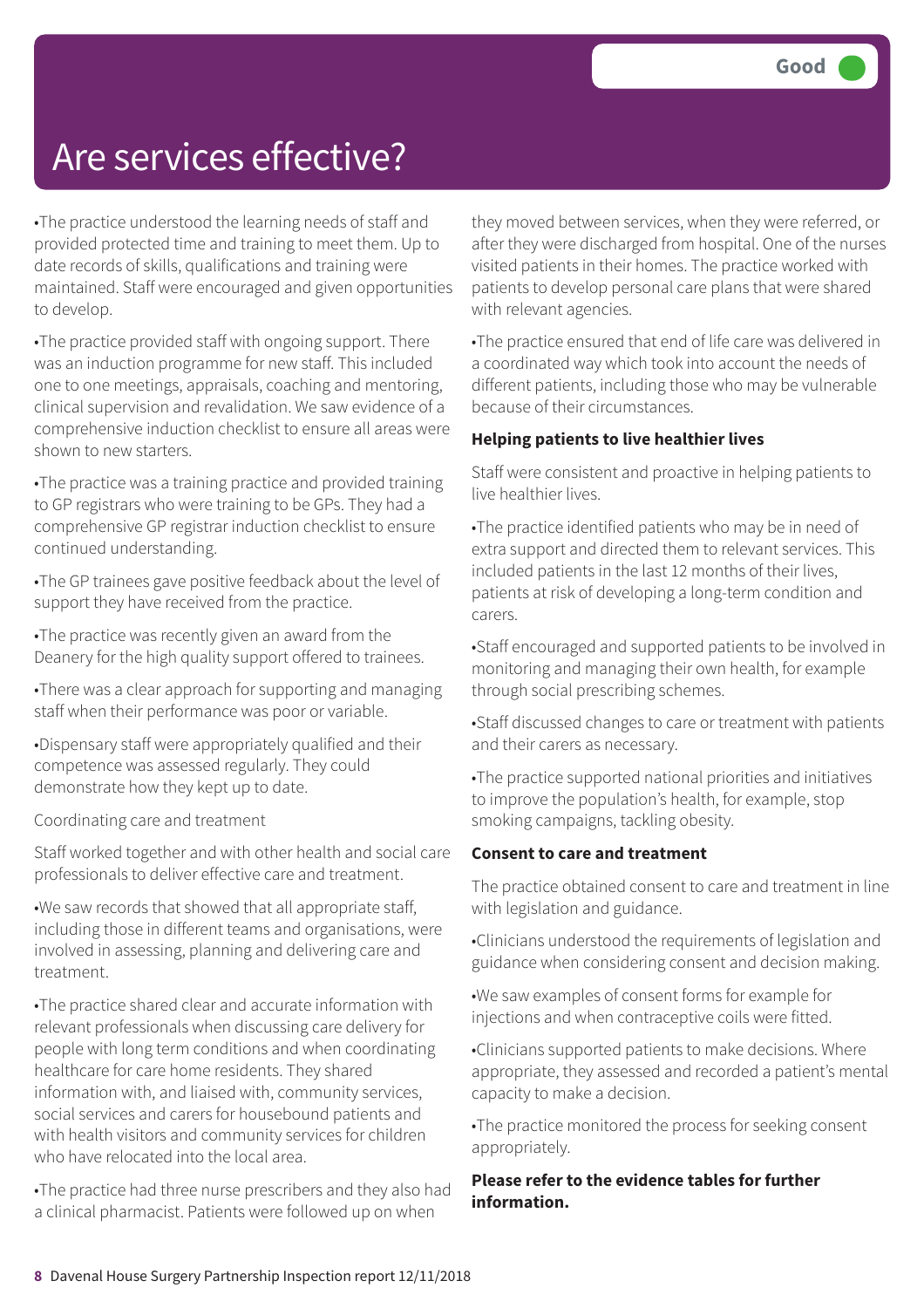# Are services caring?

We rated the practice as good for caring.

#### **Kindness, respect and compassion**

Staff treated patients with kindness, respect and compassion.

•Feedback from patients was positive about the way staff treat people.

•Staff understood patients' personal, cultural, social and religious needs.

•The practice gave patients timely support and information.

•The practice's GP patient survey results were in line with local and national averages for questions relating to kindness, respect and compassion.

#### **Involvement in decisions about care and treatment**

Staff helped patients to be involved in decisions about care and treatment. They were aware of the Accessible Information Standard (a requirement to make sure that patients and their carers can access and understand the information that they are given.)

•Staff communicated with people in a way that they could understand, for example, communication aids and easy read materials were available.

•Staff helped patients and their carers find further information and access community and advocacy services. They helped them ask questions about their care and treatment.

•The practice proactively identified carers and supported them.

•The practice's GP patient survey results were in line with local and national averages for questions relating to involvement in decisions about care and treatment. There were two areas where the practice was scoring lower than average.

•The percentage of respondents to the GP patient survey who stated that the last time they saw or spoke to a nurse, the nurse was good or very good at involving them in decisions about their care was 73% which was below the CCG average of 87% and national average of 85%. The practice had increased the number of nursing appointments available in an effort to improve rates of patient satisfaction.

•The percentage of respondents to the GP patient survey who stated that they would definitely or probably recommend their GP surgery to someone who has just moved to the local area was 66% which was lower than the CCG average of 81% and the national average of 79%. The practice was working more closely with the CCG to try and improve satisfaction scores.

•The practice respected patients' privacy and dignity.

•When patients wanted to discuss sensitive issues or appeared distressed reception staff offered them a private room to discuss their needs.

•Staff recognised the importance of people's dignity and respect. They challenged behaviour that fell short of this.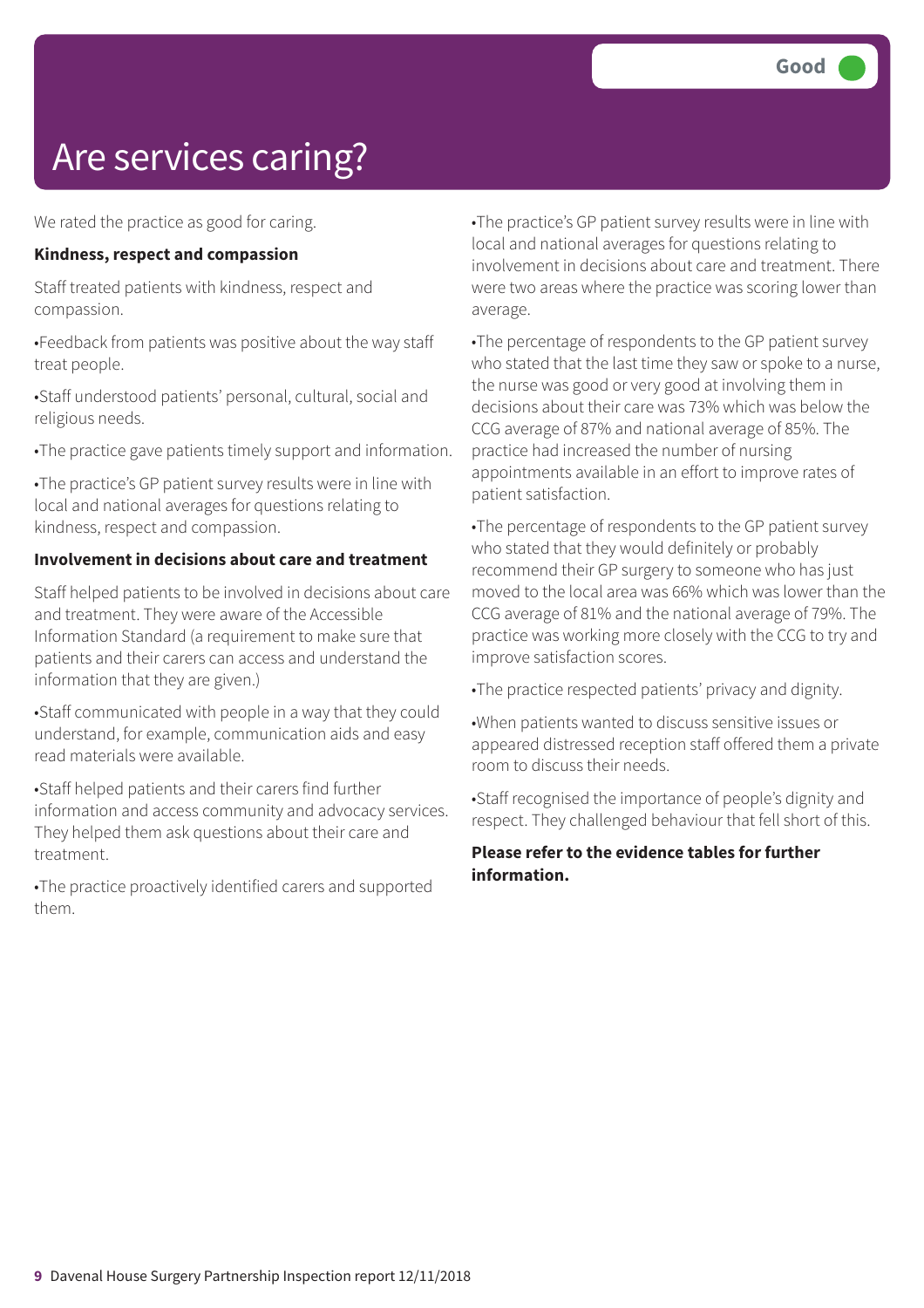### Are services responsive to people's needs?

#### **We rated the practice, and all of the population groups, as good for providing responsive services.**

#### **Responding to and meeting people's needs**

The practice organised and delivered services to meet patients' needs. It took account of patient needs and preferences.

•The practice understood the needs of its population and tailored services in response to those needs.

•Telephone consultations were available which supported patients who were unable to attend the practice during normal working hours. The patients had direct access to a GP first and then a face to face appointment as required.

•The facilities and premises were appropriate for the services delivered.

•The practice made reasonable adjustments when patients found it hard to access services.

•The practice provided effective care coordination for patients who are more vulnerable or who have complex needs. They supported them to access services both within and outside the practice.

•Care and treatment for patients with multiple long-term conditions and patients approaching the end of life was coordinated with other services.

•The practice had Armed Forces Veteran friendly accreditation.

• One of the GPs at the practice supported local GPs who were unwell.

#### Older people:

•All patients had a named GP who supported them in whatever setting they lived, whether it was at home or in a care home or supported living scheme. The practice looked after a six residential homes.

•The practice was responsive to the needs of older patients, and offered home visits and urgent appointments for those with enhanced needs. Visit requests were received in the morning and allocated to available GPs, who triaged the requests. In the afternoon the visits were carried out by a duty doctor. The practice had a dedicated Home Visiting

Nurse to visit older patients with long-term conditions. Patients were also followed up when they were discharged from hospital. This included patients who had attended accident and emergency (A&E) or had a fall.

People with long-term conditions:

•Patients with a long-term condition received an annual review to check their health and medicines needs were being appropriately met. Multiple conditions were reviewed at one appointment, and consultation times were flexible to meet each patient's specific needs.

•The practice held weekly meetings with the local district nursing team to discuss and manage the needs of patients with complex medical issues.

Families, children and young people:

•We found there were systems to identify and follow up children living in disadvantaged circumstances and who were at risk, for example, children and young people who had a high number of A&E attendances.

•All parents or guardians calling with concerns about a child under the age of 18 were offered a same day appointment when necessary.

Working age people (including those recently retired and students):

•The needs of this population group had been identified and the practice had adjusted the services it offered to ensure these were accessible, flexible and offered continuity of care. For example, extended opening hours were offered from 7.30am to 7.30pm once a week and Saturday appointments were available from 9am to 11am.

•The practice had a family planning drop-in clinic which was aimed at working age people. At this clinic patients were able to see a nurse and if required the doctor was also available.

People whose circumstances make them vulnerable:

•People in vulnerable circumstances were easily able to register with the practice, including those with no fixed abode.

•The practice offered annual health checks to patients with a learning disability. There were 32 patients on the learning disabilities register. Twenty two of these patients had received a health check in the last year.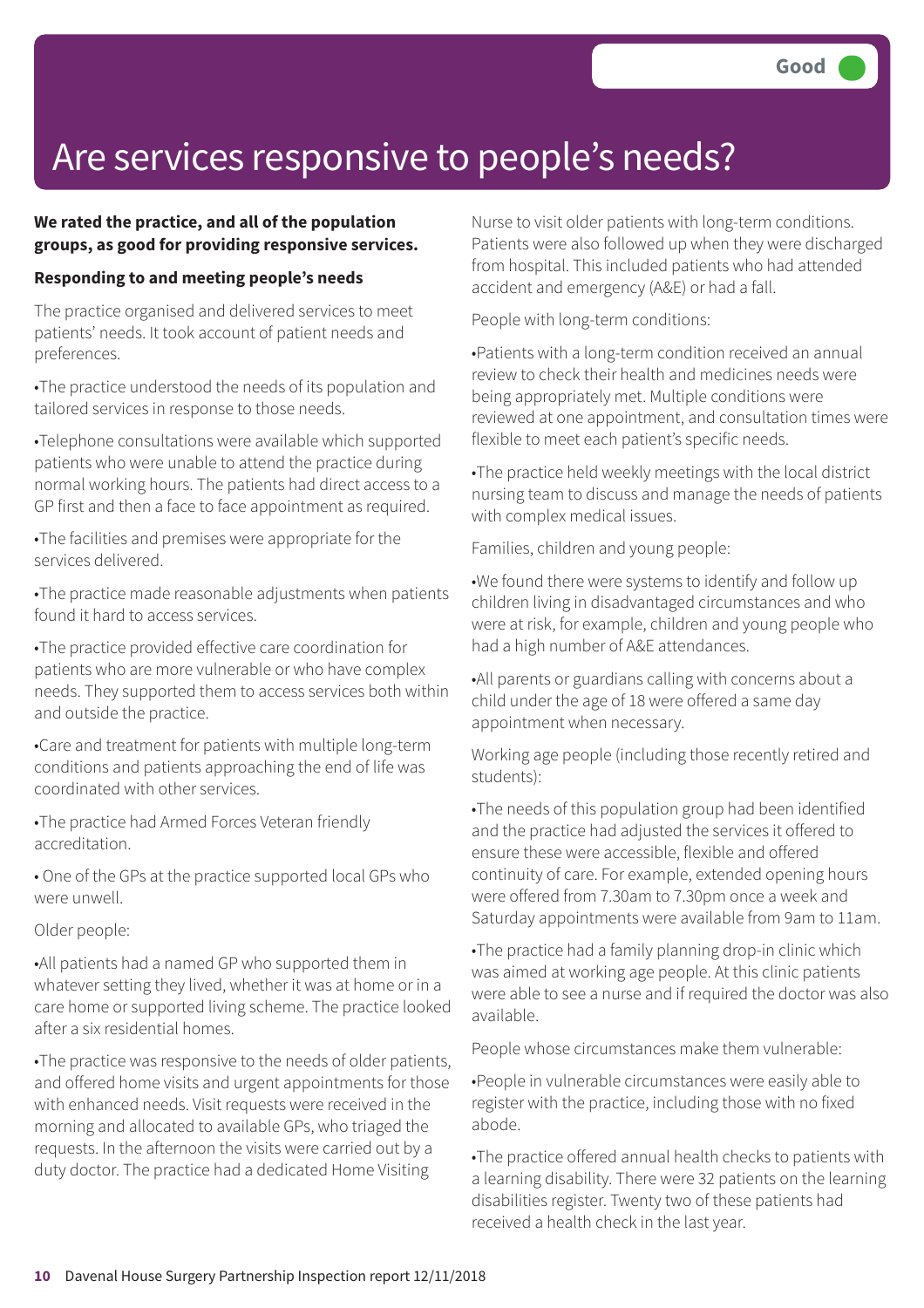### Are services responsive to people's needs?

People experiencing poor mental health (including people with dementia):

•Staff interviewed had a good understanding of how to support patients with mental health needs and those patients living with dementia.

Timely access to care and treatment

Patients were able to access care and treatment from the practice within an acceptable timescale for their needs.

•Patients had timely access to initial assessment, test results, diagnosis and treatment.

•Waiting times, delays and cancellations were minimal and managed appropriately.

•Patients with the most urgent needs had their care and treatment prioritised.

•Patients reported that the appointment system was easy to use.

The practice's GP patient survey results were in line with local and national averages for questions relating to access to care and treatment.

Listening and learning from concerns and complaints

The practice took complaints and concerns seriously and responded to them appropriately to improve the quality of care.

•Information about how to make a complaint or raise concerns was available. Staff treated patients who made complaints compassionately.

•The complaint policy and procedures were in line with recognised guidance. The practice learned lessons from individual concerns and complaints and also from analysis of trends. It acted as a result to improve the quality of care.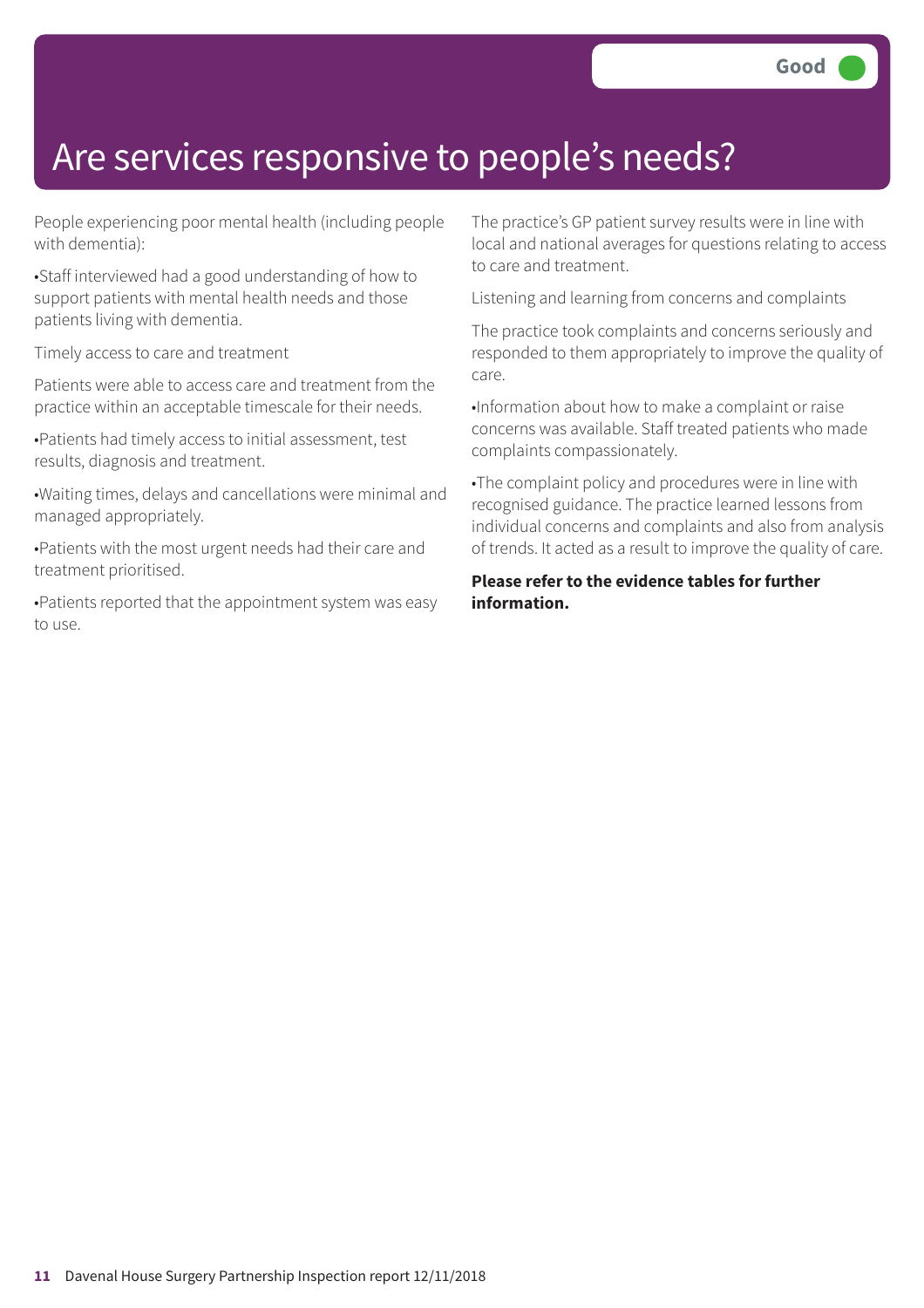# Are services well-led?

#### **We rated the practice as good for providing a well-led service.**

#### **Leadership capacity and capability**

Leaders had the capacity and skills to deliver high-quality, sustainable care.

•Leaders were knowledgeable about issues and priorities relating to the quality and future of services. They understood the challenges and were addressing them.

•Leaders at all levels were visible and approachable. They worked closely with staff and others to make sure they prioritised compassionate and inclusive leadership.

•The practice had faced difficulties over the last couple of years with illness amongst the GP partners and practice manager. However they had not allowed this to affect performance.

•The practice had undertaken a leadership programme in order to overcome difficulties and to continue to improve.

•The practice had effective processes to develop leadership capacity and skills, including planning for the future leadership of the practice.

#### **Vision and strategy**

The practice had a clear vision and credible strategy to deliver high quality, sustainable care.

•There was a clear vision and set of values. The practice had a realistic strategy and supporting business plans to achieve priorities.

•Staff were aware of and understood the vision, values and strategy and their role in achieving them.

•The strategy was in line with health and social care priorities across the region. The practice planned its services to meet the needs of the practice population.The practice held an annual partners' away day to review their business plan and to ensure they were working in line with their vision.

•The practice monitored progress against delivery of the strategy.

#### **Culture**

The practice had a culture of high-quality sustainable care.

•Staff stated they felt respected, supported and valued. They were proud to work in the practice.

•The practice focused on the needs of patients.

•Leaders and managers acted on behaviour and performance inconsistent with the vision and values.

•Openness, honesty and transparency were demonstrated when responding to incidents and complaints. The provider was aware of and had systems to ensure compliance with the requirements of the duty of candour.

•Staff we spoke with told us they were able to raise concerns and were encouraged to do so. They had confidence that these would be addressed.

•There were processes for providing all staff with the development they need. This included appraisal and career development conversations. Although at the time of the inspection all non-clinical staff had not received their annual appraisals in the last year there were plans in place for this to happen. The practice manager had been on long term sick leave and the practice had fallen behind with this. Staff were supported to meet the requirements of professional revalidation where necessary.

•There was a strong emphasis on the safety and well-being of all staff.

•The practice actively promoted equality and diversity. Staff had received equality and diversity training. Staff felt they were treated equally.

•There were positive relationships between staff and teams.

#### **Governance arrangements**

There were clear responsibilities, roles and systems of accountability to support good governance and management.

•Structures, processes and systems to support good governance and management were clearly set out, understood and effective. The governance and management of partnerships, joint working arrangements and shared services promoted co-ordinated person-centred care.

•Staff were clear on their roles and accountabilities including in respect of safeguarding and infection prevention and control

•Practice leaders had established policies, procedures and activities to ensure safety and assured themselves that they were operating as intended.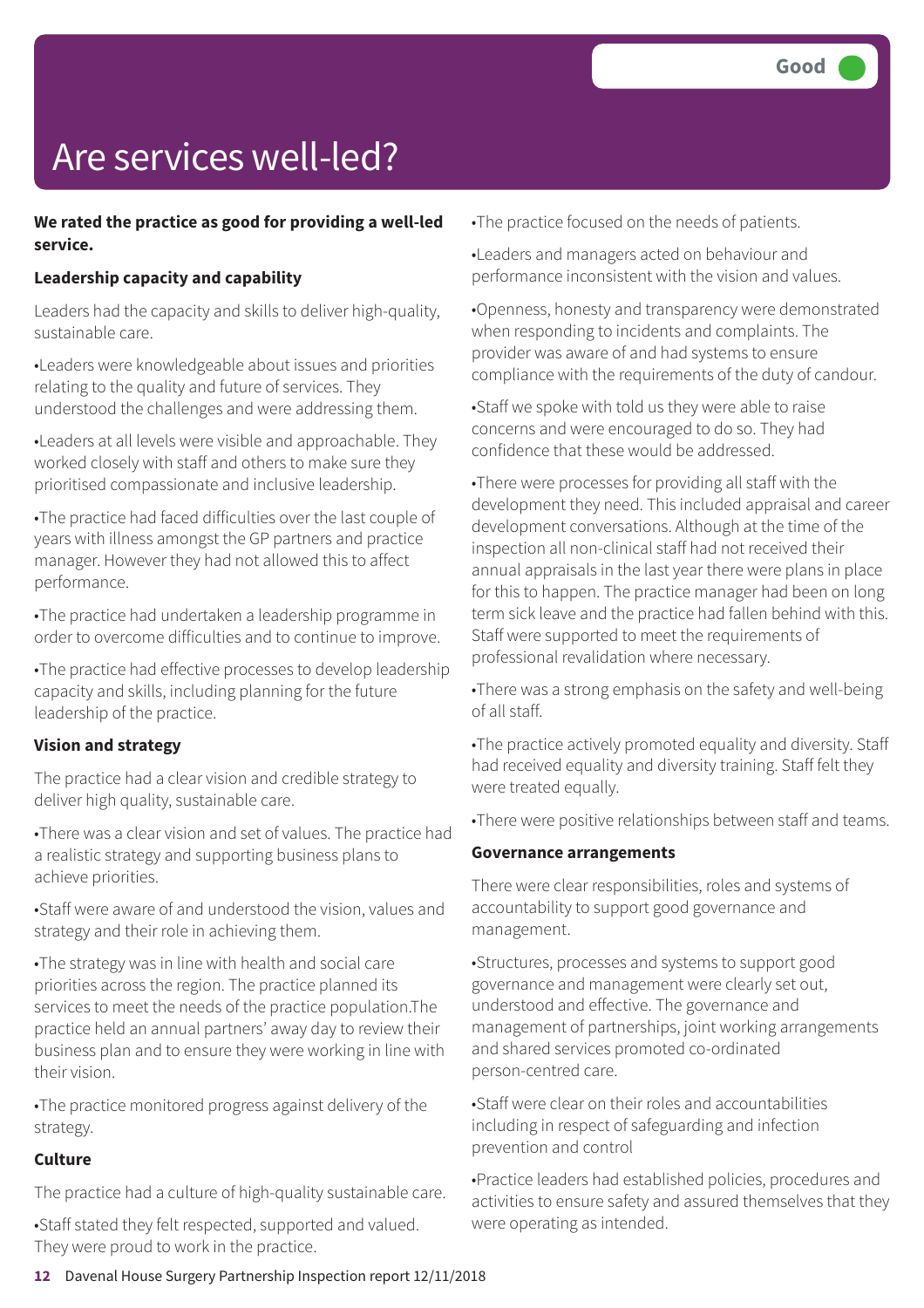### Are services well-led?

#### **Managing risks, issues and performance**

There were clear and effective processes for managing risks, issues and performance.

•There was an effective, process to identify, understand, monitor and address current and future risks including risks to patient safety.

•The practice had processes to manage current and future performance. Practice leaders had oversight of safety alerts, incidents, and complaints.

•Clinical audit had a positive impact on quality of care and outcomes for patients. There was clear evidence of action to change practice to improve quality.

•The practice had plans in place and had trained staff for major incidents.

•The practice considered and understood the impact on the quality of care of service changes or developments.

#### **Appropriate and accurate information**

The practice acted on appropriate and accurate information.

•Quality and operational information was used to ensure and improve performance. Performance information was combined with the views of patients.

•Quality and sustainability were discussed in relevant meetings where all staff had sufficient access to information.

•The practice used performance information which was reported and monitored and management and staff were held to account.

•The practice held weekly multidisciplinary meetings. All the GPs and the nursing team attended. The meetings also included the district nursing team, health visitors and palliative care nurses attended every fourth week.

•The GP partners met up once a week at lunchtime to discuss cases and referrals to share learning. The GPs took this opportunity to review rotas and ensure the correct number of clincians were available.

•The practice had a partners' business meeting on a monthly basis.

•The information used to monitor performance and the delivery of quality care was accurate and useful. There were plans to address any identified weaknesses.

•The practice used information technology systems to monitor and improve the quality of care.

•The practice submitted data or notifications to external organisations as required.

•There were robust arrangements in line with data security standards for the availability, integrity and confidentiality of patient identifiable data, records and data management systems.

#### **Engagement with patients, the public, staff and external partners**

The practice involved patients, the public, staff and external partners to support high-quality sustainable services.

•A full and diverse range of patients', staff and external partners' views and concerns were encouraged, heard and acted on to shape services and culture. There was an active patient participation group. Please see evidence table for more information.

•The service was transparent, collaborative and open with stakeholders about performance.

•One of the GPs met with local practices on a monthly basis to share learning at the neighbourhood team meetings.

#### **Continuous improvement and innovation**

There was evidence of systems and processes for learning, continuous improvement and innovation.

•There was a focus on continuous learning and improvement. For example, developing GP trainees and then retaining them in the partnership after they had finished training.

•Staff knew about improvement methods and had the skills to use them. For example, the practice had made a number of IT improvements and were innovative in this area. For example, they had devised a follow up system specific to this practice to follow up on patients on high risk medicines.

•The practice made use of internal and external reviews of incidents and complaints. Learning was shared and used to make improvements.